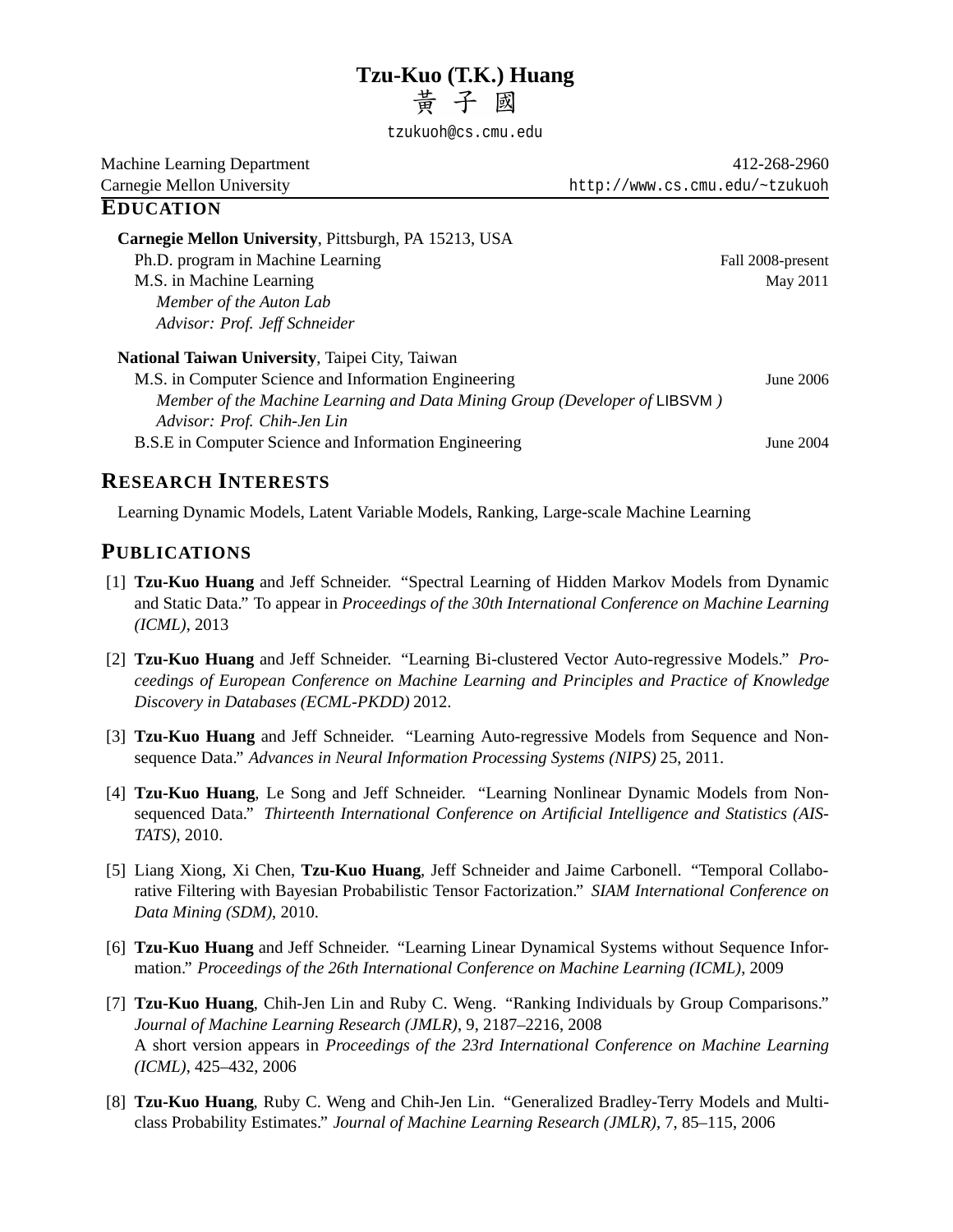- [9] **Tzu-Kuo Huang**, Ruby C. Weng and Chih-Jen Lin. "A Generalized Bradley-Terry Model: From Group Competition to Individual Skill." In *Advances in Neural Information Processing Systems (NIPS)* 17, 601–608, 2005
- [10] Simon M. Lucas and **Tzu-Kuo Huang**. "Sequence Recognition with Scanning N-Tuple Ensembles." In *Proceedings of the 2004 International Conference on Pattern Recognition (ICPR)*, 3, 410–413, 2004

## **OTHER RESEARCH WORK**

[1] Chao Yuan, Christian Balderer, **Tzu-Kuo Huang** and Claus Neubauer. "Robust Sensor Correlation Analysis for Machine Condition Monitoring." World International Property Organization (WIPO) patent application No. PCT/US2006/045959

## **RESEARCH EXPERIENCE**

**Carnegie Mellon University**, Pittsburgh, PA 15213, USA Research Assistant to Prof. Jeff Schneider Fall 2008–present

• Exploiting Non-sequenced Data in Dynamic Model Learning

*In quite a few modern time series modeling tasks, the collection of reliable time series turns out to be a major challenge, either due to the slow progression of the dynamic process of interest, or inaccessibility of repetitive measurements of the same dynamic process over time. Such a lack of reliable sequence data makes learning difficult for most existing methods, which require sequences of observations as input. In those situations, however, it is often easier to collect a large amount of non-sequence samples, or snapshots of the dynamic process of interest.*

*Our work aims to exploit such non-sequence data to improve dynamic model learning. We consider two scenarios: 1) only non-sequence, independent snapshots of the dynamic process are available; 2) little sequence data and abundant non-sequence data are available. Under some simple dynamic models, we have developed several learning methods for these two scenarios, and obtained satisfactory results on a few synthetic and real data sets.*

#### **Microsoft Corporation**, Bellevue, WA

Research Intern at Bing, working in the crawl selection team May 2012–August 2012 Manager: Dr. Tai-Yi Huang

• Researched on crawl selection algorithms that adapt to different URL metrics and improve discovery performance by learning from daily feedback

**National Taiwan University**, Taipei City, Taiwan

Research Assistant to Prof. Chih-Jen Lin March 2003–June 2006

- Ranking Individuals by Group Comparisons *Proposed a novel model, derived simple and efficient algorithms for estimating individuals' strengths from group comparison outcomes; proved the necessary and sufficient condition for unique estimation; conducted experiments on records of a major bridge event, Bermuda Bowl 2005, and extensively analyzed the results*
- Probability Estimates for Multi-class Classification *Proposed a model for estimating class probabilities under the framework of error-correction output codings; devised a new estimation algorithm based on minimizing the Kullback-Leibler distance with*